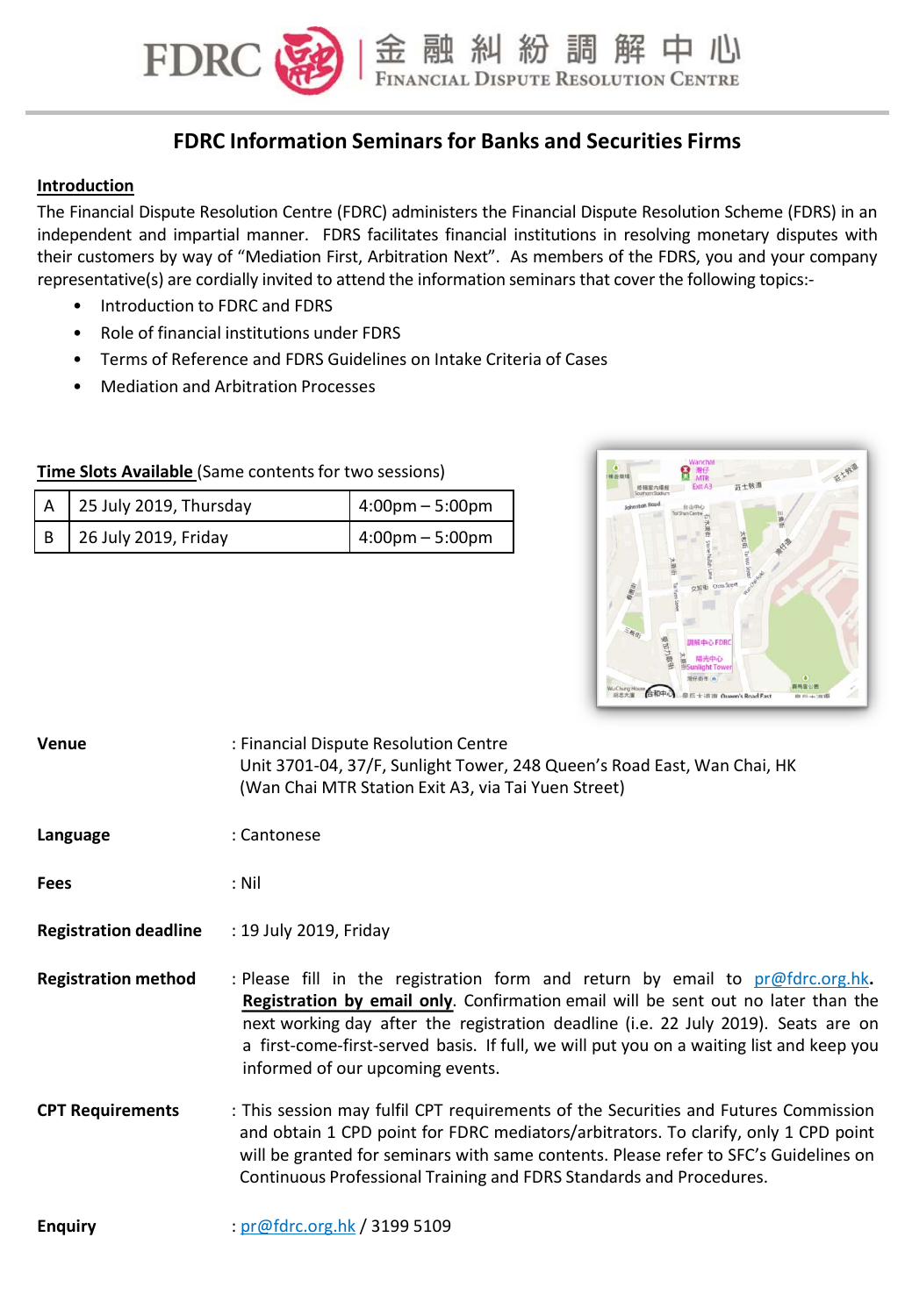金融糾紛調解中心

# **金融糾紛調解中心簡報會(銀行及證券行)**

## **簡介**

金融糾紛調解中心(調解中心)負責獨立持平地管理金融糾紛調解計劃(調解計劃)。調解 計劃主要以「先調解,後仲裁」方式協助解決金融機構與其客戶之間的金錢爭議。作為調解計 劃的成員,調解中心現誠邀 貴機構代表参加是次簡報會。簡報會內容包括:

- 簡介調解中心及調解計劃
- 調解計劃下金融機構的角色

**FDRC** 

- 《職權範圍》及《個案受理準則指引》
- 調解及仲裁過程

**時段** (兩個時段的簡報會內容相同)

| │ A │ 2019年7月25日(星期四)│ 下午  4:00 - 5:00 |  |
|----------------------------------------|--|
| │ В │ 2019年7月26日(星期五)│ 下午  4:00 - 5:00 |  |



### **地點 :** 金融糾紛調解中心 香港灣仔皇后大道東248號陽光中心37樓3701-04室 (灣仔港鐵站A3出口,經太原街)

- **語言 :** 廣東話
- **費用 :** 免費
- **截止報名日期 :** 2019年7月19日(星期五)
- **報名方法 :** 請填妥附件之登記表格並**電郵**至pr@fdrc.org.hk。調解中心**只接受電子郵件登記**。 確認電子郵件將不遲於截止報名日期後下一個工作天(即2019年7月22日)送出。 名額有限, 先到先得。如名額已滿, 閣下的報名將列於後補名單内, 調解中心將於 日後舉辦簡報會時通知 閣下。
- **持續培訓要求 :** 此簡報會或可符合證監會持續培訓要求及為調解中心的調解員/仲裁員取得調解中 心 1 CPD學分。請注意相同內容的簡報會只可授予 1 CPD學分。請參閱證監會的 《持續培訓的指引》和金融糾紛調解計劃的《標準和程序》。

#### **查詢 :** pr@fdrc.org.hk / 3199 5109